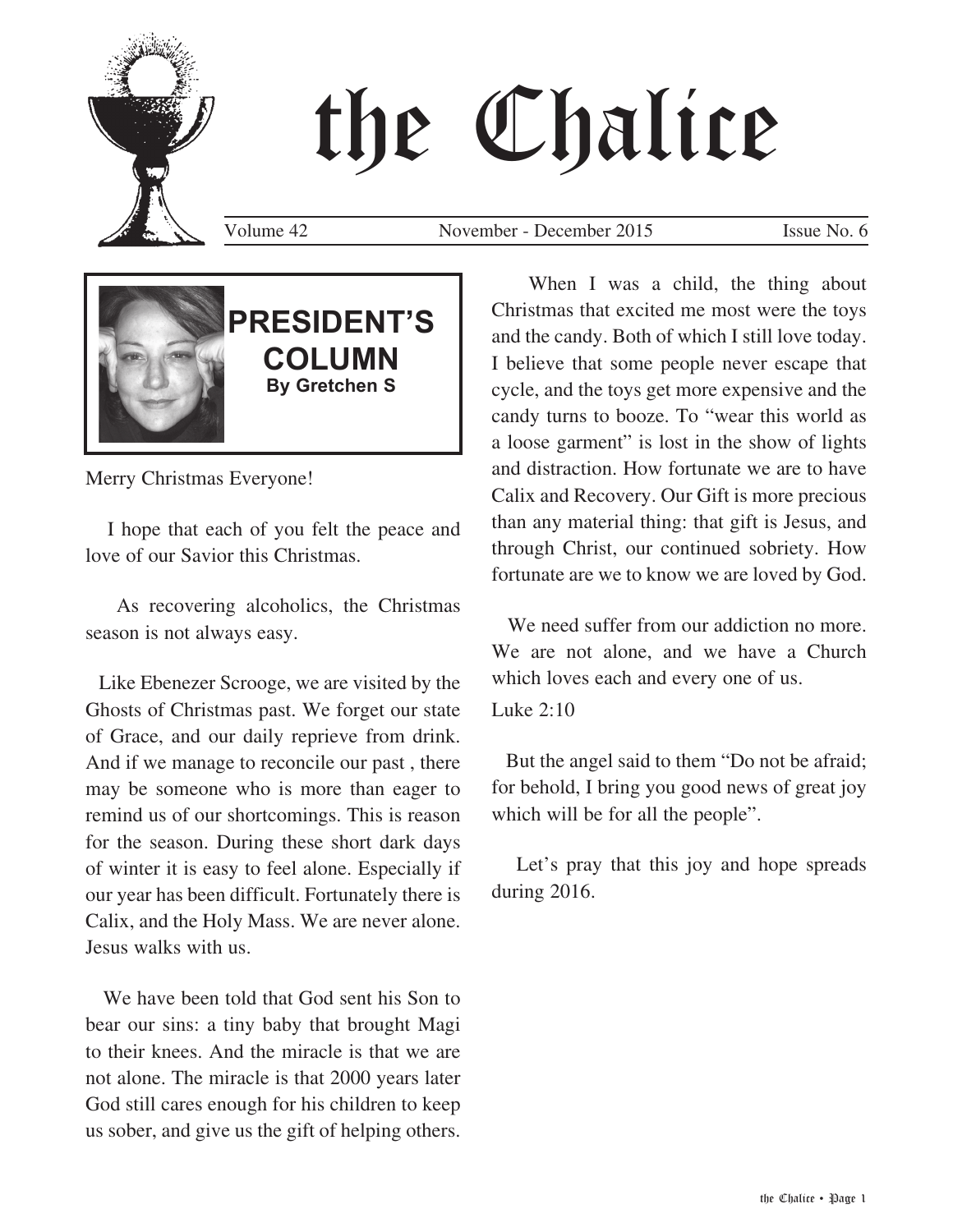

# **CHAPLAIN'S CORNER**

**Fr Duesterhaus**

My Dear Friends,

 I have felt pulled to the topic of gratitude these past several months. I believe a grateful heart will be a generous heart, and in a world where most people thing prayer is only about asking the Lord for things, we need more prayers of thankfulness.

 As we prepare for Christmas, I recommend you count your blessings and thank the Lord for them. Below is something I was sent a few years ago about counting those blessings - FYE.

## **Count your Blessings**

 If you own just one Bible, you are abundantly blessed. 40% of the world does not have access to even one.

 If you woke up this morning with more health than illness, you are more blessed than the million who will not survive the week.

 If you have never experienced the danger of battle, the loneliness of imprisonment, the agony of torture or the pangs of starvation, you are ahead of 500 million people around the world.

 If you attend church without fear of harassment, arrest or torture of death, you are more blessed that almost three billion people in the world.

If you have food in your refrigerator, clothes

on your back, a roof over your head and a safe place to sleep, you are richer than 50% of this world.

 If you have money in the bank, in your wallet, and spare change in a dish someplace, you are among the top 8% of the worlds wealthy.

 If you hold up your head with a smile on your face and are truly thankful, you are blessed because the majority can, but most do not.

 If you prayed yesterday and today, you are in the minority because you believe in God's willingness to hear and answer prayer.

 If you believe in Jesus as the Son of God, you are part of a very small minority in the world.

 If you can read this message, you are more blessed than over two billion people in the world that cannot read anything at all.



#### **YEAR IN REVIEW:**

 Please accept my apologies for not sharing some of this information in a more timely fashion.

**Vegas Group -** Madge writes that their group had acquired a paver stone for Fr Tom G. (Chaplain Emeritus) at the St. John Paul II Memorial Garden in Stockbridge, Massachusetts. It is engraved "Fr. Tom Gallenbach, Calix Chaplain". The Marian Helpers in Stockbridge helped facilitate this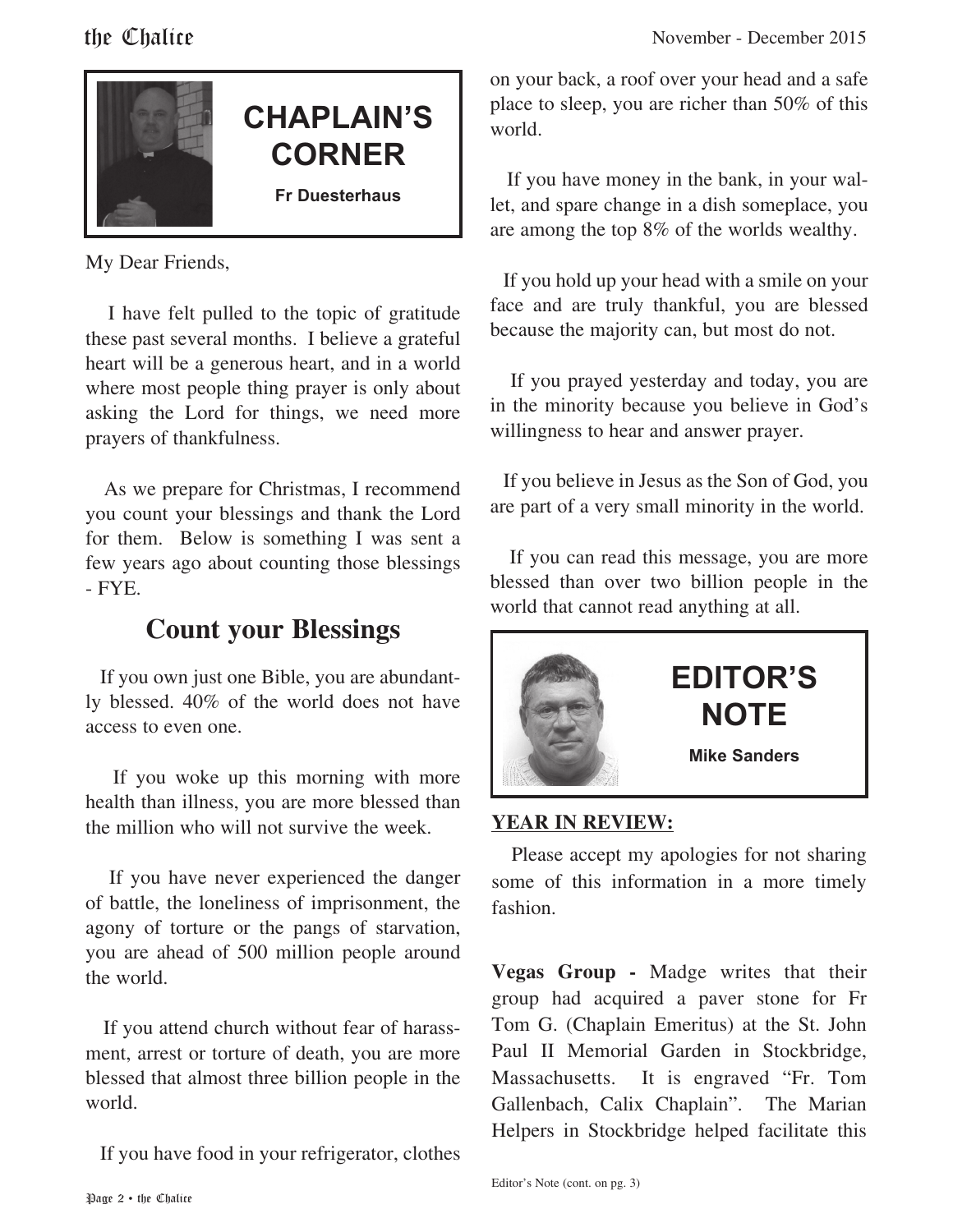gift. Perhaps one day those in eastern Calix Groups might find this paver. They also had their Day of Recollection in October and the speaker spoke on the Shroud of Turin.

**Ft.Wayne/South Bend -** Fr John Pfister writes that he has retired. He turned 76 In October, and sadly has been afflicted with multiple health issues, including Parkinson 's disease, which makes it difficult for him. He has moved into an assisted living apartment at Saint Anne Home 1900 Randallia Drive, Apartment 30, Fort Wayne, IN 46805. There are other retired priests living there where he claims the rooms are pleasant, food is good, and the atmosphere is friendly.

**Twin Cities -** We have learned that a long time member, Mary A Reardon passed away in early October. She was born in 1927 in N. Minneapolis, worked in the family drug store as a child, and went on to become a nurse where she worked in obstetrics and chemical dependency. She married in 1953 to Henry; they had six children, and 16 grandchildren and 7 great grand children.

Financials and Membership - Calix ended the year with a prudent reserve and a positive cash flow. The way we've been able to find stable footing is via modernization of our operation (no physical office and way literature is handled) and the Board scrutinizes projects closely to carefully manage the affairs of YOUR organization. It seems like our Secretary is forwarding 2-3 new members information each month to put onto the Chalice Mailing list. And naturally, each month I get a few email rejections and only

**Editor's Note, (cont. from pg. 2)** can assume that folks have either changed their email or blocked my mailings as spam. Please announce at your groups to contact me if they're dues paying members who are not receiving the Chalice via email and I'll make sure to verify their address in our system.

#### *YEAR IN PREVIEW;*

**2016 Retreat -** The Cleveland Group will be hosting the next retreat set to occur September 9-11 at a Jesuit Retreat facility in Parma, Ohio. More details will follow as they are firmed up. For those who like to extend their Calix Retreat for local tourism, this geographic location might be of interest in that it is an easy drive to Akron where AA was founded, and we believe the Motherhouse of Sister Ignatia is still active.

**Website Working Group -** A few Board Members are looking into ways to improve the website. If you have any suggestions that you would care to share, drop us a line.

**Election Committee -** Per our Bylaws, a Nominating Committee will be formed by the Board in February to begin the process of nominating Board of Directors Members and Officers. Email me directly for a copy of the Bylaws – I'd rather not mass mail it. My email is drmikesanders@gmail.com If you or anybody in your groups are interested in service to Calix in these roles, contact any Board member or myself, we are but trusted servants.

**Matt Talbot Pilgrimage to Ireland** - Ken J. is organizing a Matt Talbot pilgrimage to Ireland in 2016. Contact Ken directly if you are interested **ken@philly-calix.com**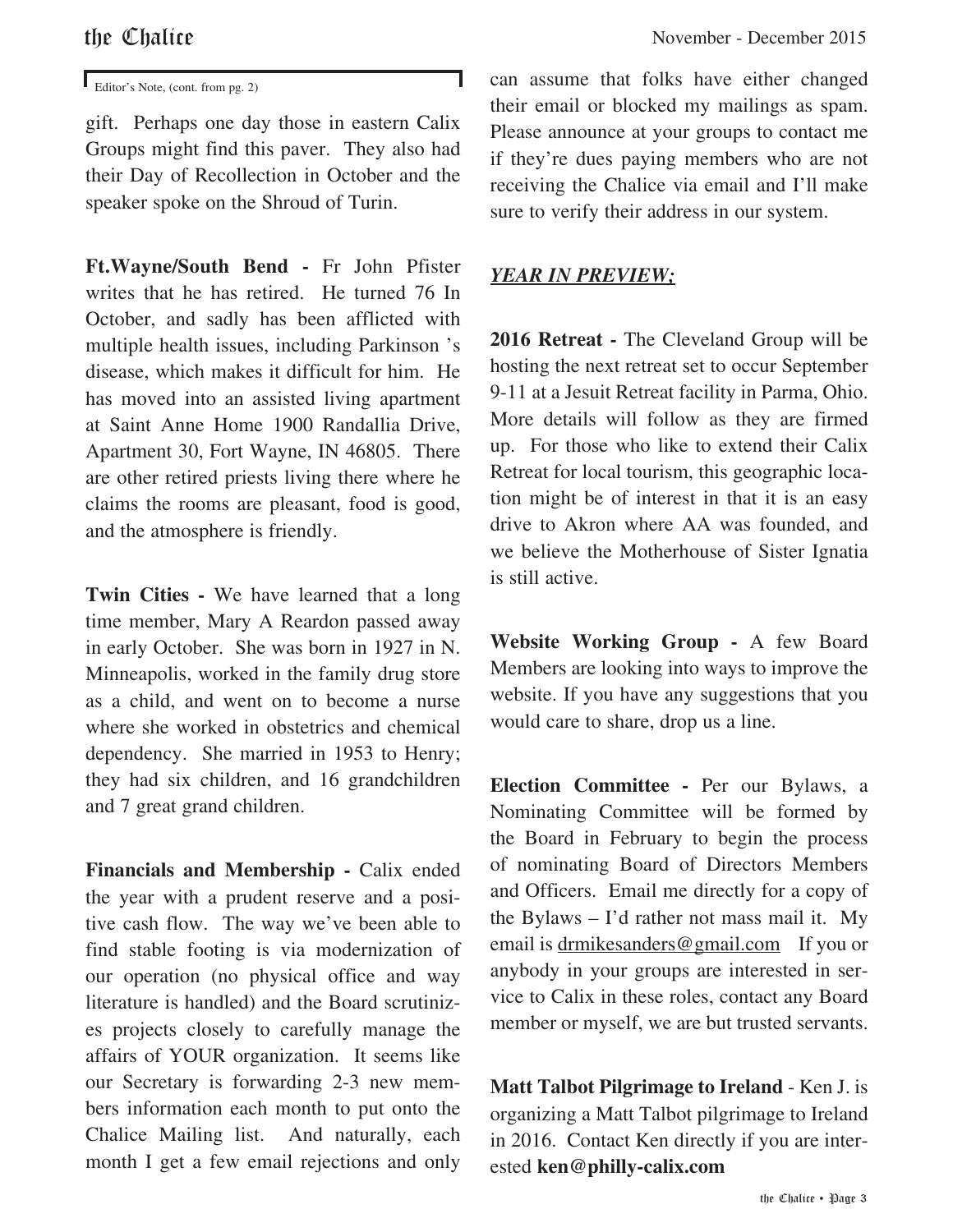# **Thoughts on Making Resolutions**

*By Mary Costello*

 Anyone who has been reading the *Calix Chalice* for a while might remember I've been around a year or two. In fact, I'm on the north side of 70 and moving fast toward some really big numbers. I'll be the first one (and probably not the last) to tell you that things move pretty darn fast once you hit those Medicare-eligible numbers.

 And even if you are up here with me, and no matter which of the many programs you're in (and many of us are in more than one) the end of the old year and the start of a new one is still a pretty good time to stop, take stock and ask ourselves some really basic questions. Now you're saying to yourself, "Been there, done that," aren't you? But wait just a minute. Have you really? Or are you saying that just because you don't want to face the fact you made some resolutions last year and didn't really do too well?

#### Hmmmm.

 Did you keep a list of those resolutions? If you didn't, that might be a good place to start. Write a list. And to keep yourself honest, maybe you ought to share the list with someone you trust, like your sponsor, or at least someone who goes to some of the same meetings you go to. It's usually not a good idea to share it with a spouse as……. well I probably don't have to explain that, do I?

 Don't make a huge, long list; one or two things is usually plenty. And in June or July you might want to check in with your "list-master," just to see how things are going.

 I'll admit that in the 8 or 9 years since I've retired, the first thing on my Resolution List has been

 Stop Procrastinating! And guess what? It's still there. Without a deadline, without someone standing over me, telling me I have to have this done by such and such a day, or this person needs to make a decision NOW, I would never get anything done.

 I volunteer for several organizations: I'm working to get Matt Talbot canonized. I do some work for Condo Association where we live. A little writing for Right to Life. The usual. And everything is late. It's never done until the person who I've promised I'd do it for calls several times.

 Right Mike Sanders? This was due before Christmas and now it's December 27. But this year I'm really going to work on my procrastination. I have a Plan. A new Plan. A notebook with colors and dates that will help me see what is due when. This is really going to work.

And I'm praying about it. Praying to St. Joseph who always seems to be on top of things. St. Joseph, Patron of Procrastinators, help us all. I'll let you all know…..in June or July.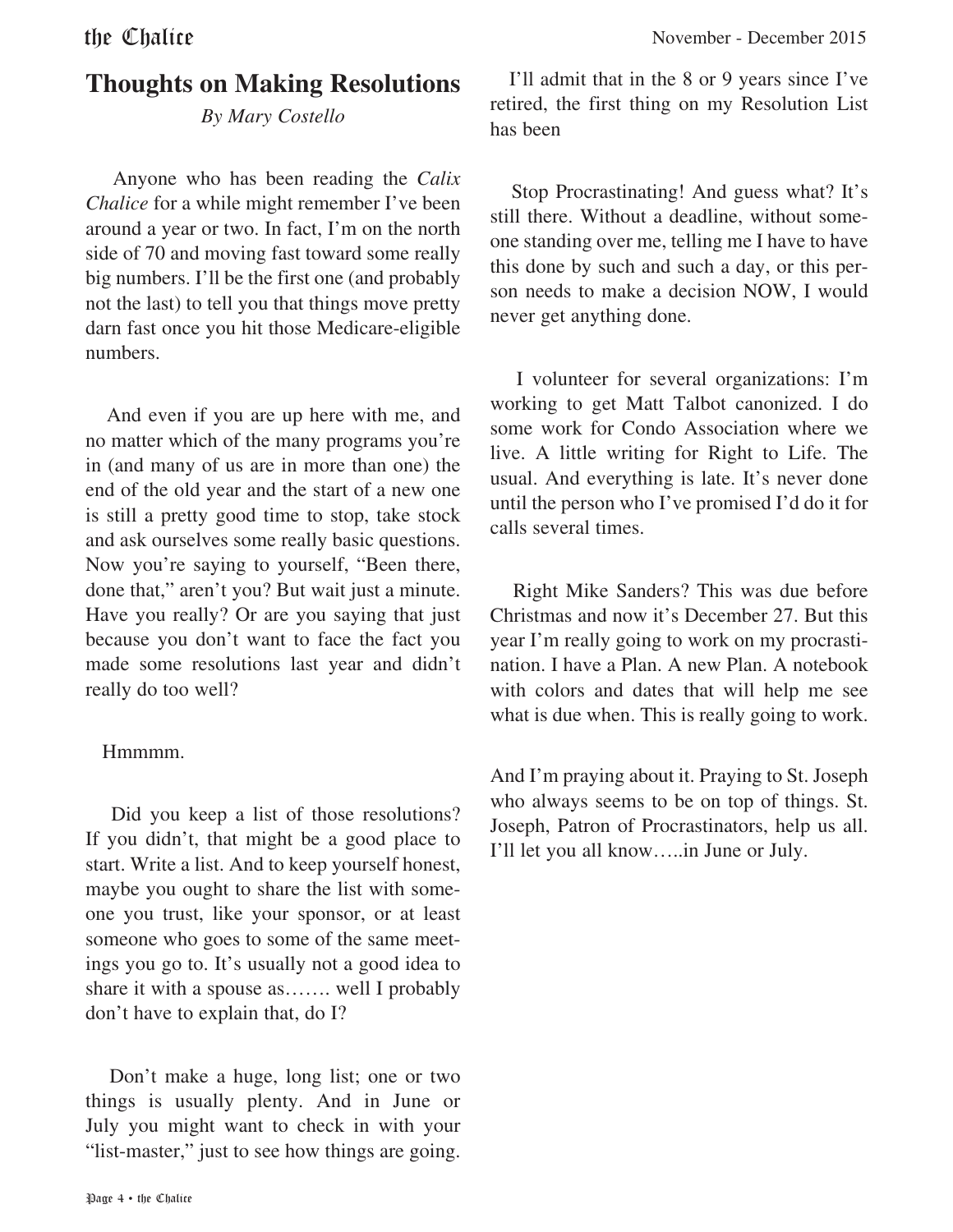### **Online Novena's**

*Submitted by Bruce G.*

 Our Calix units in Northern VA are doing a Year of Mercy Novena Chain (http://www.signupgenius.com/go/20f-0f48a9a728a0f58-novena/). A few people started doing novenas, particularly to Our Lady - Undoer of Knots, after last summer's Calix Convention. The graces received have been such that these folks have convinced the rest of us to join them in offering up this novena chain.

 Other units may want to start their own chains, if you want to send out a message. They are easy to create (and free) on www.signuogenius.com.

| Calix Society<br><b>International Headquarters</b><br>P.O. Box 9085<br>St. Paul, MN 55109<br>secretary@calixsociety.org | Date: $\_\_$<br>$(800)$ 398-0524 |  |
|-------------------------------------------------------------------------------------------------------------------------|----------------------------------|--|
| <b>Membership Application</b>                                                                                           |                                  |  |
| THANK YOU FOR SUPPORTING CALIX                                                                                          |                                  |  |
|                                                                                                                         |                                  |  |
|                                                                                                                         |                                  |  |
|                                                                                                                         |                                  |  |
|                                                                                                                         |                                  |  |
|                                                                                                                         |                                  |  |
| Dues/ \$25.00/ yr: Please enclose a check to the Calix Society                                                          |                                  |  |
| <b>Signature</b>                                                                                                        |                                  |  |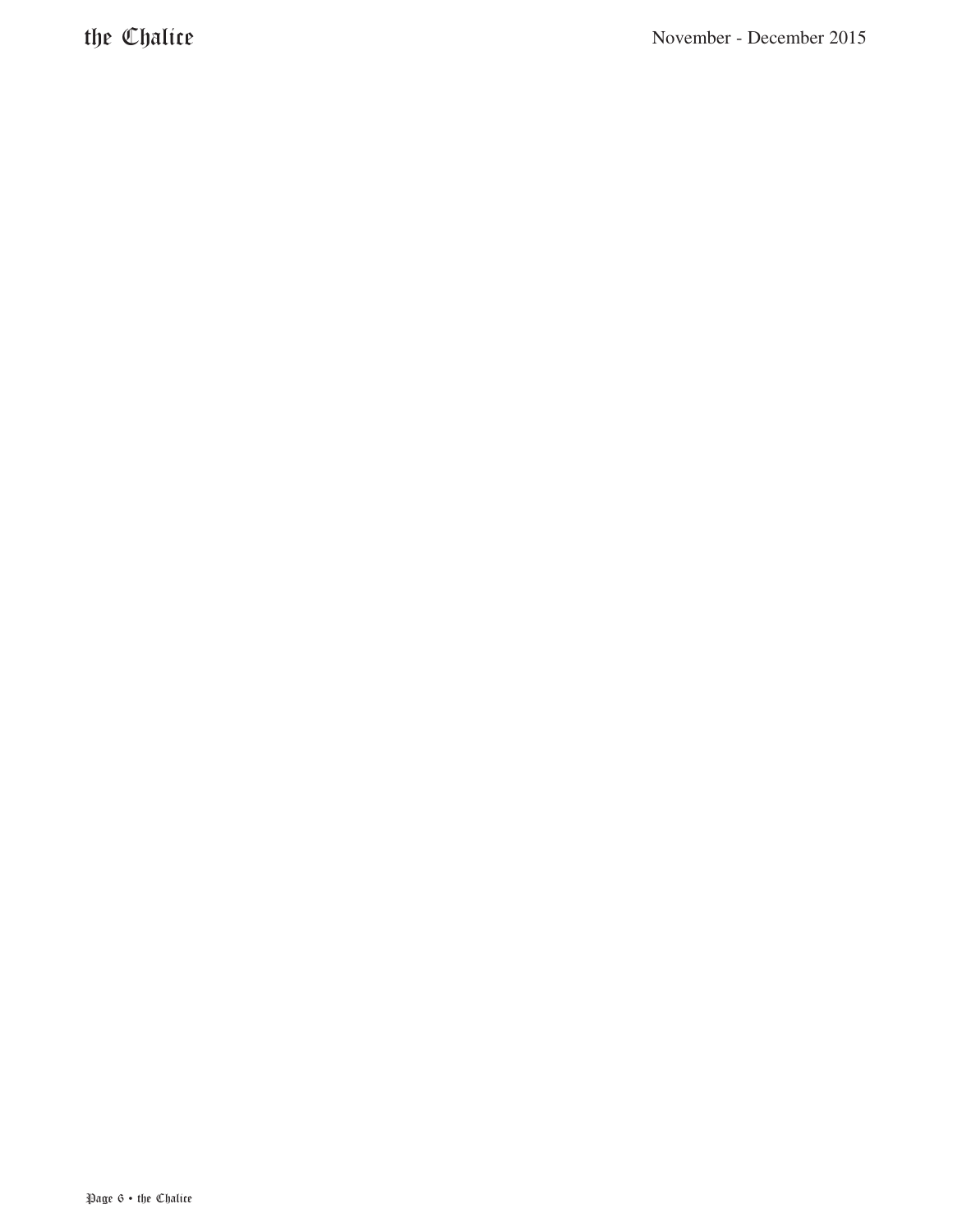#### **CALIX LITERATURE**

| <b>No Turning Back</b>                     |              |  |
|--------------------------------------------|--------------|--|
| by Fr. Donald Calloway, MIC                | \$17.00 Ppd. |  |
| <b>Calix and the Twelve Steps</b>          |              |  |
| by Fr. Arnold Luger, 63 pages              | \$9.00 Ppd.  |  |
| The Light of Faith                         |              |  |
| by Fr. Francis Canavan, SJ                 | \$9.00 Ppd.  |  |
| By the Grace of God                        |              |  |
| by Fr. Francis Canavan, SJ                 | \$11.00 Ppd. |  |
| <b>Parables and Ponderings</b>             |              |  |
| by A. Fenker, SPCC, D.Min                  | \$9.00 Ppd.  |  |
| Recovery Meditation on the Stations of the |              |  |
| Cross (Back in Print!)                     |              |  |
| by Msgr. Harrington                        | \$5.00 Ppd.  |  |
| <b>Sister Ignatia Angel of Alcoholics</b>  |              |  |
| <b>Anonymous</b>                           |              |  |
| by Mary Darrah                             | \$17.00 Ppd. |  |
| A 12 Step Approach to the Spiritual        |              |  |
| <b>Exercises of St. Ignatius</b>           |              |  |
| 52 meditations, & their relation to the 12 |              |  |
| Steps.                                     |              |  |
| by James Harbaugh, SJ                      | \$18.00 Ppd. |  |
| One Day at a Time in Al-Anon \$18.00 Ppd.  |              |  |
| <b>Heaven's Homecoming</b>                 |              |  |
| by Fr. Douglas Mckay                       | \$12.00 Ppd. |  |
| (Grays Ferry Chaplain)                     |              |  |
| 12 Step Review (set)                       |              |  |
| By Fr. Emmerich Vogt                       | \$15.00 Ppd. |  |
| Let the Oppressed Go Free                  |              |  |
| by Cardinal Justin Rigali                  | \$6.00 Ppd.  |  |
| The 12 Steps and Catholic Spirituality     |              |  |
| by Fr. Leo Dolan                           | \$1.00 ea.   |  |
| Matt Talbot Prayer Card - B & W            | .20 ea.      |  |
| <b>Matt Talbot Medal</b>                   | .70 ea.      |  |
| <b>Intro to Calix Packet</b>               | \$1.50 ea.   |  |
| Calix Induction Ceremony                   | .30 ea.      |  |
| Calix Pin (for members only)               | \$5.00 ea.   |  |
|                                            |              |  |